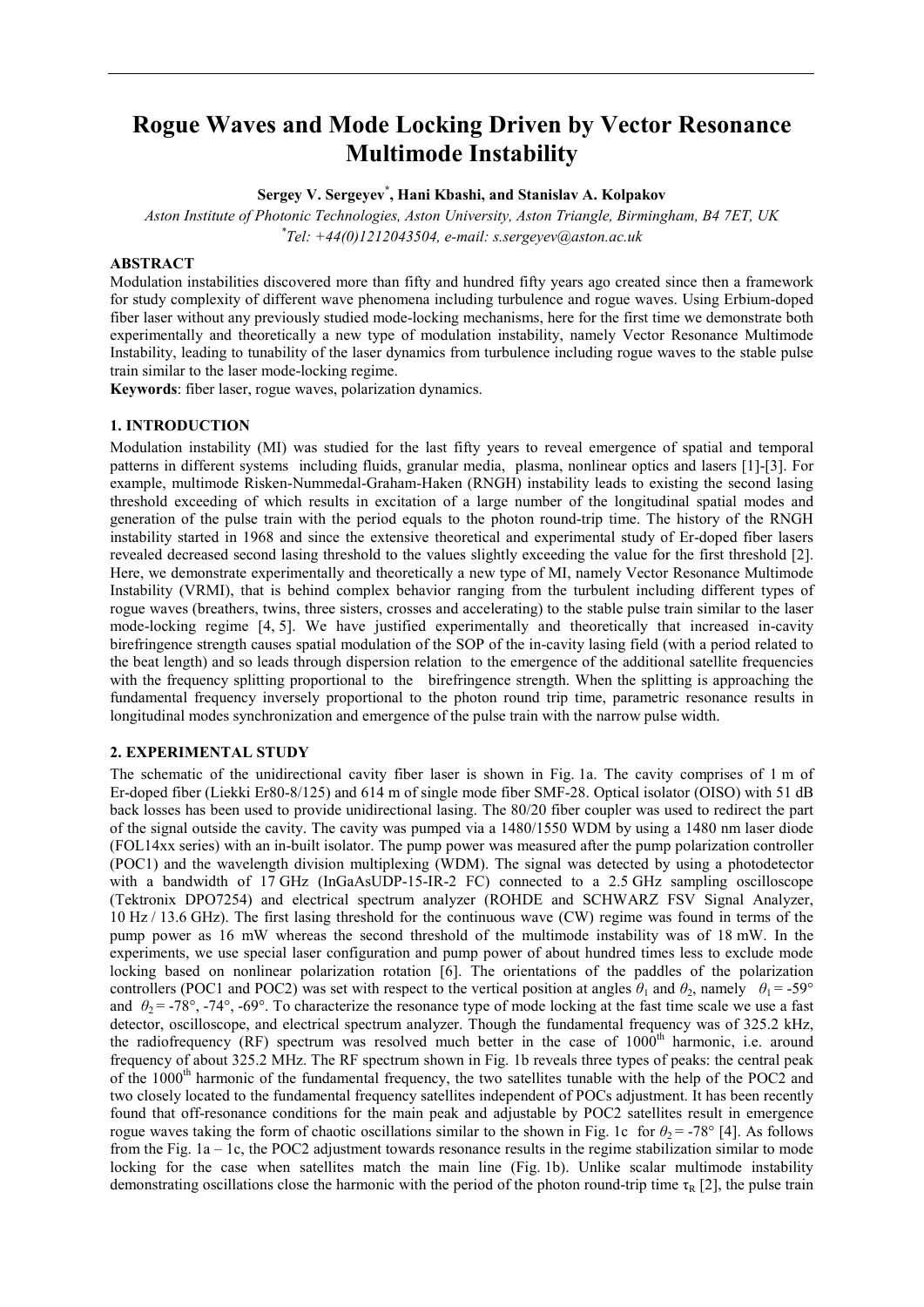in Fig. 1c has the pulse width of 40 ns which is much less than the round trip time of  $3 \mu s$ . This indicates the excitation of many longitudinal modes with their relative phases synchronized.



*Figure 1: (a) Erbium doped fiber laser; (b) The RF spectrum and (c) corresponding oscillograms for different setting of the POC2:*  $\theta_2 = -78$ <sup>o</sup>,  $\theta_2 = -74$ <sup>o</sup>,  $\theta_2 = -69$ <sup>o</sup>; d) Theoretical results demonstrating resonance between *satellites and the main peak with adjustment of the in-cavity birefringence.*

## **3. THEORETICAL STUDY**

The experimental results can be well understood based on the vector model of an Er-doped fiber laser. The following rate equations are derived from the model suggested by Sergeyev *et al*. [5]:

$$
\frac{\partial S_{0}}{\partial z} + \frac{\partial S_{0}}{\partial t} = \left(\frac{2\alpha_{1}f_{1}}{1+\Delta^{2}} - 2\alpha_{2}\right)S_{0} + \frac{2\alpha_{1}f_{2}}{1+\Delta^{2}}S_{1} + \frac{2\alpha_{1}f_{3}}{1+\Delta^{2}}S_{2},
$$
\n
$$
\frac{\partial S_{1}}{\partial z} + \frac{\partial S_{1}}{\partial t} = \gamma S_{2}S_{3} + \left(\frac{2\alpha_{1}f_{1}}{1+\Delta^{2}} - 2\alpha_{2}\right)S_{1} + \frac{2\alpha_{1}f_{2}}{1+\Delta^{2}}S_{0} - \frac{2\alpha_{1}f_{3}\Delta}{1+\Delta^{2}}S_{3},
$$
\n
$$
\frac{\partial S_{2}}{\partial z} + \frac{\partial S_{2}}{\partial t} = -\gamma S_{1}S_{3} + \frac{2\alpha_{1}f_{3}}{1+\Delta^{2}}S_{0} + \left(\frac{2\alpha_{1}f_{1}}{1+\Delta^{2}} - 2\alpha_{2}\right)S_{2} + \left(\frac{2\alpha_{1}f_{2}\Delta}{1+\Delta^{2}} - 2\beta\right)S_{3},
$$
\n
$$
\frac{\partial S_{3}}{\partial z} + \frac{\partial S_{3}}{\partial t} = \frac{2\alpha_{1}\Delta f_{3}}{1+\Delta^{2}}S_{1} - \frac{2\alpha_{1}\Delta f_{2}}{1+\Delta^{2}}S_{2} + 2\beta S_{2} + \left(\frac{2\alpha_{1}f_{1}}{1+\Delta^{2}} - 2\alpha_{2}\right)S_{3},
$$
\n
$$
\frac{df_{1}}{dt} = \varepsilon \left[\frac{(\chi_{s} - 1)I_{p}}{2} - 1 - \left(1 + \frac{I_{p}\chi_{p}}{2} + d_{1}S_{0}\right)f_{1} - \left(d_{1}S_{1} + \frac{I_{p}}{2}\xi\right)f_{2} - d_{1}S_{2}f_{3}\right],
$$
\n
$$
\frac{df_{2}}{dt} = \varepsilon \left[\xi \frac{I_{p}(\chi_{s} - 1)}{4} - \left(\frac{I_{p}\chi_{p}}{2} + 1 + d_{1}S_{0}\right)f_{2} - \left(\frac{I_{p}\chi_{p}}{2}\xi + d_{1}S_{1}\right)\frac{f
$$

Here time is normalized to the round trip and length – to the cavity length;  $S_i$  ( $i = 0, 1, 2, 3$ ) are the Stokes parameters (*S*<sup>0</sup> is the output power, pump and lasing powers are normalized to the corresponding saturation powers:  $S_0^2 = S_1^2 + S_2^2 + S_3^2$ ;  $\alpha_1$  is the total absorption of erbium ions at the lasing wavelength,  $\alpha_2$  is the total insertion losses in cavity,  $\beta$  is the birefringence strength ( $2\beta = 2\pi L/L_b$ ,  $L_b$  is the beat length);  $\xi = (1 - \delta^2)/(1 + \delta^2)$ is parameter of the pump anisotropy,  $\delta$  is the ellipticity of the pump wave,  $\varepsilon = \tau_R/\tau_{E_r}$  is the ratio of the round trip time  $\tau_R$  to the lifetime of erbium ions at the first excited level  $\tau_{Er}$ ;  $\chi_{p,s} = (\sigma_a^{(s,p)} + \sigma_e^{(s,p)}) / \sigma_a^{(s,p)}$ ,  $(\sigma_a^{(s,p)}$  and  $\sigma_e^{(s,p)}$ are absorption and emission cross sections at the lasing (s) and pump (p) wavelengths);  $\Delta$  is the detuning of the lasing wavelength with respect to the maximum of the gain spectrum (normalized to the gain spectral width;  $d_1 = \chi/\pi(1+\Delta^2)$ ; functions  $f_i$  ( $i = 1, 2, 3$ ) are related to the angular distribution of the excited ions  $n(\theta)$  expanded into a Fourier series as follows [5]:

$$
n(\theta) = \frac{n_0}{2} + \sum_{k=1}^{\infty} n_{1k} \cos(k\theta) + \sum_{k=1}^{\infty} n_{2k} \sin(k\theta), f_1 = \left(\chi \frac{n_0}{2} - 1\right) + \chi \frac{n_{12}}{2}, f_2 = \left(\chi \frac{n_0}{2} - 1\right) - \chi \frac{n_{12}}{2}, f_3 = \chi \frac{n_{22}}{2}.
$$
 (2)

Equations (1) have been derived under the approximation that the dipole moments of the absorption and emission transitions for erbium doped silica are located in the plane orthogonal to the direction of the light propagation [5]. Justification of such approximation is found in [7, 8]. As follows from the structure of Eqs. (1), birefringence in the laser cavity comprises two parts, viz. birefringence of the passive fiber combined with